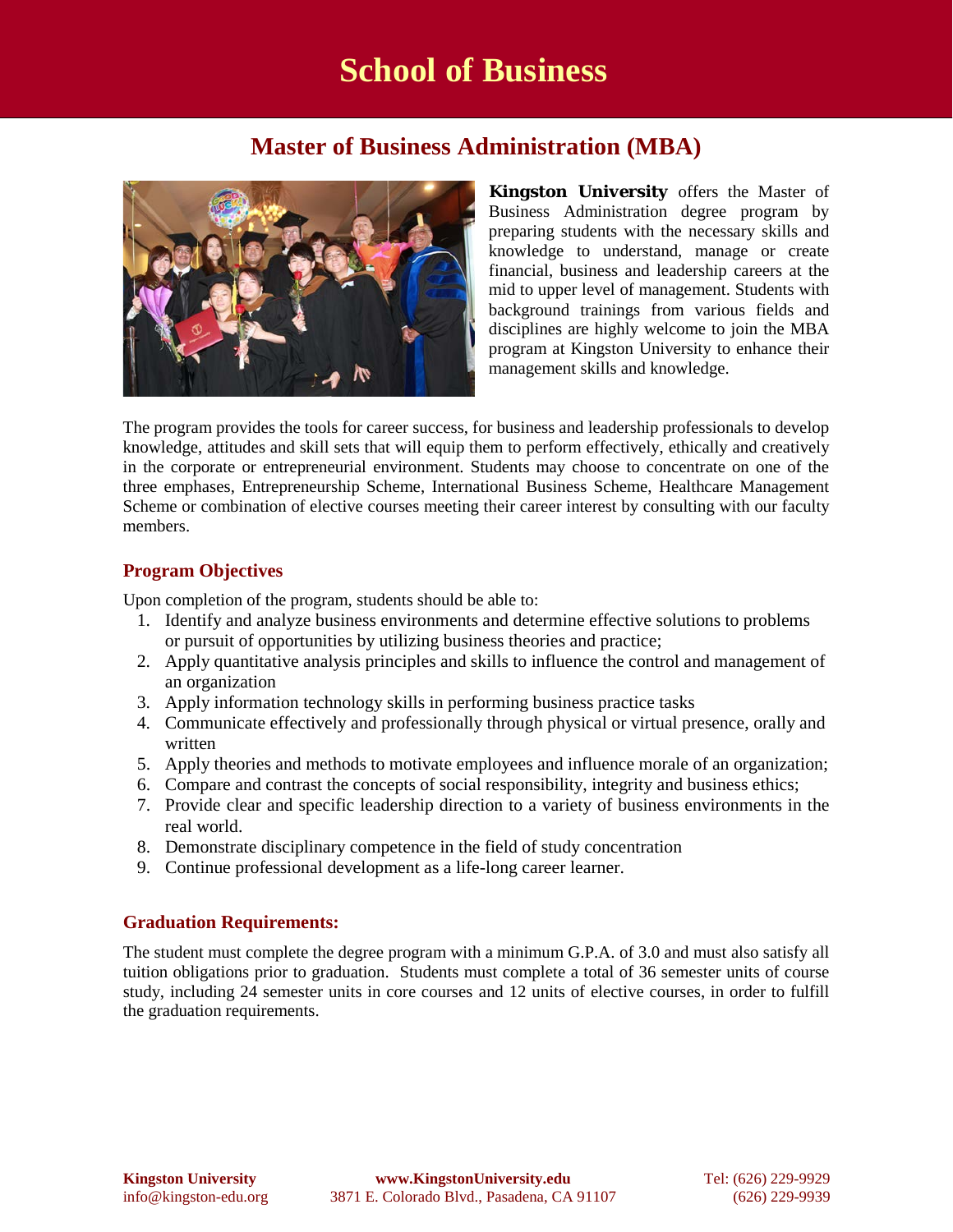### **Curriculum**

To meet the graduation unit requirements, students are required to complete 24 units (8 courses) in core courses and 12 units (4 courses) in elective courses as listed below:

#### **Core Courses Required: 24 Semester Units**

| Course No.     | Course Title                                 | Credit Units |
|----------------|----------------------------------------------|--------------|
| AT 5100        | <b>Managerial Accounting</b>                 |              |
| <b>BU 5010</b> | Management of Information Systems            | 3            |
| <b>BU 5040</b> | <b>Managerial Communication</b>              | 3            |
| <b>BU 5050</b> | <b>Business Law and Contracts</b>            | 3            |
| <b>BU 5060</b> | Organizational Behavior                      | 3            |
| <b>BU 5550</b> | Capstone Course – Integrated Decision Making | 3            |
| <b>BU 5300</b> | <b>Managerial Finance</b>                    | 3            |
| MK 5200        | Marketing Management and Planning            | 3            |
|                |                                              |              |

### **Elective Scheme: 12 semester units to be selected from the following scheme courses**

#### *Entrepreneurship Scheme*

| Course No.     | Course Title                     | Credit Units |
|----------------|----------------------------------|--------------|
| BU 5020        | Human Resources Management       |              |
| BU 5140        | <b>Consumer Psychology</b>       |              |
| BU 5500        | Leadership Theories and Concepts |              |
| <b>BU 5600</b> | Entrepreneurship                 |              |

### *International Business Scheme*

| Course No.     | Course Title                             | Credit Units  |
|----------------|------------------------------------------|---------------|
| <b>BU 5030</b> | <b>International Business Management</b> |               |
| BU 5055        | International Business Law/Contract      | 3             |
| FN 5310        | International Finance                    | $\mathcal{R}$ |
| MK 5210        | <b>International Marketing</b>           |               |

#### *Healthcare Management Scheme*

| Course No. | Course Title                                  | Credit Units |
|------------|-----------------------------------------------|--------------|
| HC 5500    | Management and Leadership Healthcare Services |              |
| HC 5051    | Healthcare Ethics and Law                     | 3            |
| HC 5551    | Healthcare Policy and Managed Care            | 3            |
| HC 5552    | Healthcare Strategic Management and Policy    | 3            |

## **TOTAL PROGRAM REUIREMENT: 36 SEMESTER UNITS**

*Please read the "Notice to Prospective Degree Program Students" on next page.*